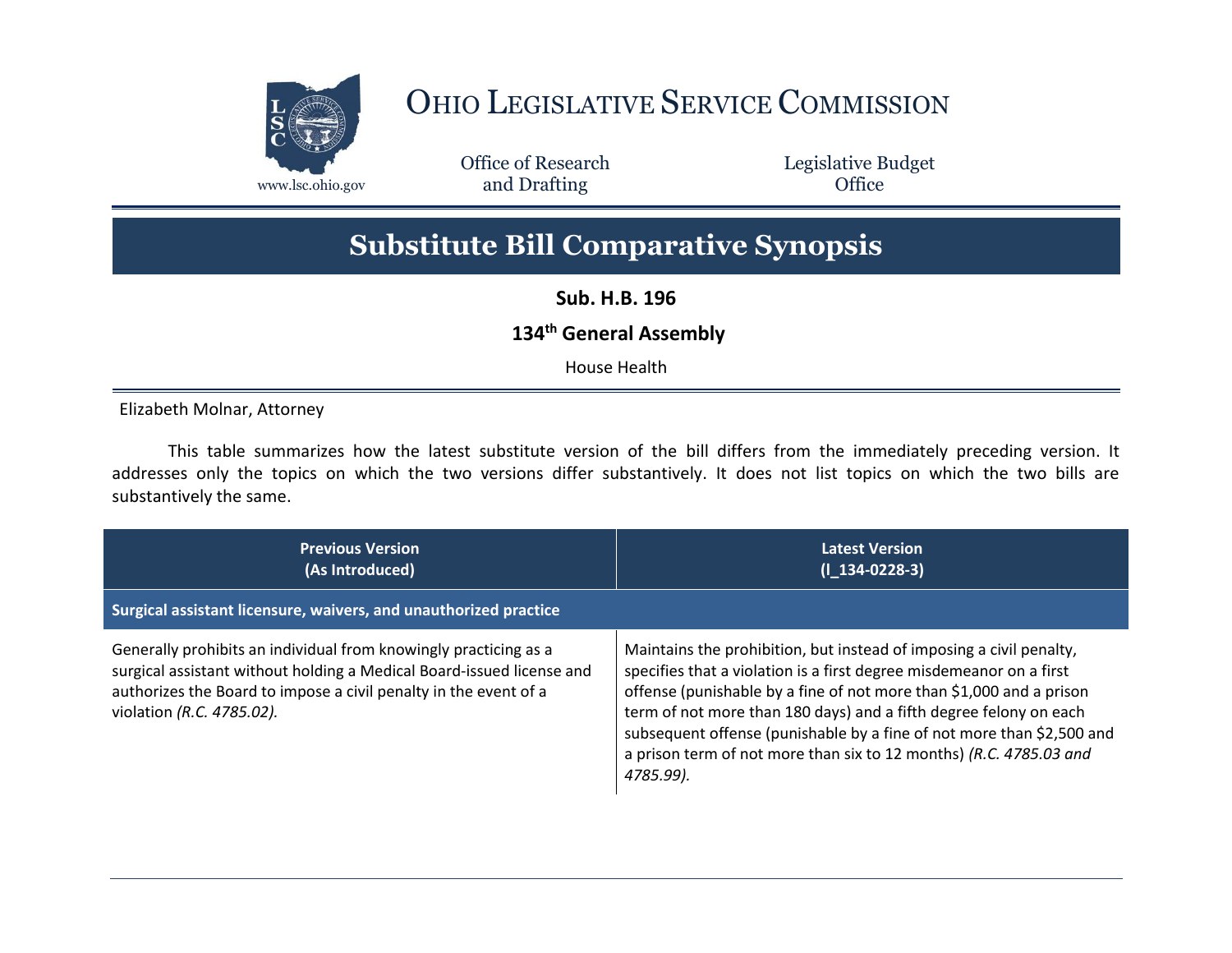| <b>Previous Version</b><br>(As Introduced)                                                                                                                                                                                                                                                                                                                                                     | <b>Latest Version</b><br>$(1_134-0228-3)$                                                                                                                                                                                                  |  |
|------------------------------------------------------------------------------------------------------------------------------------------------------------------------------------------------------------------------------------------------------------------------------------------------------------------------------------------------------------------------------------------------|--------------------------------------------------------------------------------------------------------------------------------------------------------------------------------------------------------------------------------------------|--|
| Authorizes an individual to practice as a surgical assistant without<br>holding a Board-issued license if all of the following apply:                                                                                                                                                                                                                                                          | No provision.                                                                                                                                                                                                                              |  |
| The hospital or ambulatory surgical facility at which the<br>individual practices or intends to practice applies to the Board<br>for a waiver from the license requirement;                                                                                                                                                                                                                    |                                                                                                                                                                                                                                            |  |
| As part of its application, the hospital or facility submits<br>٠<br>evidence that it is located in an area experiencing special<br>health problems and physician practice patterns that limit<br>access to surgical care;                                                                                                                                                                     |                                                                                                                                                                                                                                            |  |
| If the Board grants the hospital or facility a waiver, the<br>individual practices only at that hospital or facility<br>(R.C. 4785.09).                                                                                                                                                                                                                                                        |                                                                                                                                                                                                                                            |  |
| No provision.                                                                                                                                                                                                                                                                                                                                                                                  | Delays for one year after the bill's effective date the bill's prohibition<br>on knowingly practicing as a surgical assistant without holding a Board-<br>issued license (Section 3).                                                      |  |
| Permitted activities and physician supervision                                                                                                                                                                                                                                                                                                                                                 |                                                                                                                                                                                                                                            |  |
| Authorizes an individual holding a license to practice as a surgical<br>assistant to assist a physician in the performance of surgical<br>procedures by engaging in specified activities, including providing<br>exposure; maintaining hemostasis; making incisions; closing, suturing,<br>or suctioning surgical sites, placing catheters; and clamping vessels or<br>tissues (R.C. 4785.08). | Same, but specifies that the activities must be delegated by the<br>physician and performed under the supervision and in the physical<br>presence of the physician (R.C. 4785.08).                                                         |  |
| No provision.                                                                                                                                                                                                                                                                                                                                                                                  | When supervising a surgical assistant, requires the physician to (1) be<br>in the same room in which the assistant practices and (2) directly<br>observe the assistant as he or she engages in the delegated activities<br>(R.C. 4785.08). |  |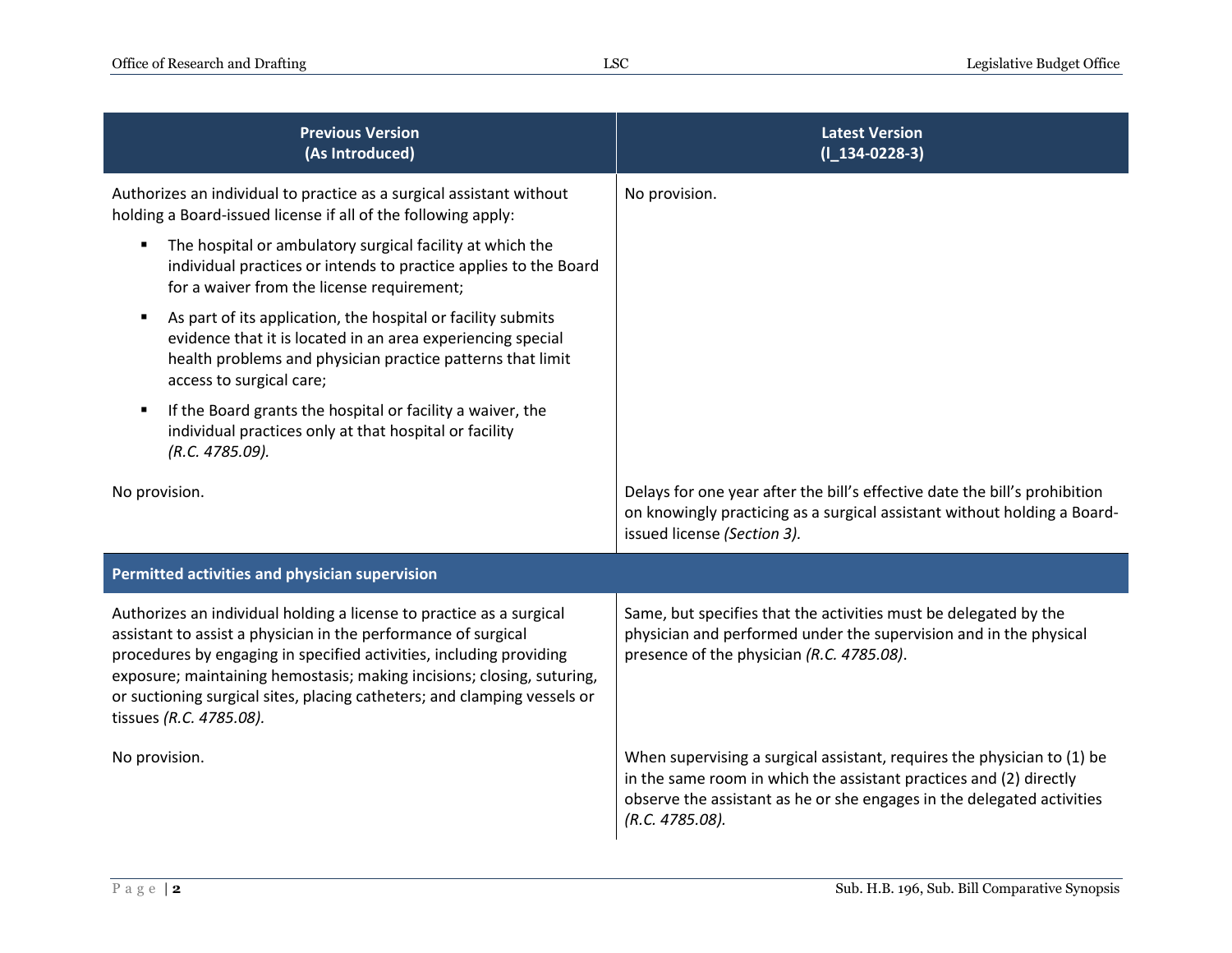| <b>Previous Version</b><br>(As Introduced)                                                                                                                                                                                                                                                                                                                                                                        | <b>Latest Version</b><br>$(1_134-0228-3)$                                                                                                                                                                                                                                                                                                                                                                                              |
|-------------------------------------------------------------------------------------------------------------------------------------------------------------------------------------------------------------------------------------------------------------------------------------------------------------------------------------------------------------------------------------------------------------------|----------------------------------------------------------------------------------------------------------------------------------------------------------------------------------------------------------------------------------------------------------------------------------------------------------------------------------------------------------------------------------------------------------------------------------------|
| <b>Medical Board regulation</b>                                                                                                                                                                                                                                                                                                                                                                                   |                                                                                                                                                                                                                                                                                                                                                                                                                                        |
| Rather than address in statute certain topics governing the licensure<br>and regulation of surgical assistants (e.g., license application and<br>renewal fees, criminal records checks, continuing education<br>requirements, grounds for professional discipline, and procedures for<br>imposing discipline), generally delegates to the Medical Board to<br>provide for that regulation in rule (R.C. 4785.08). | Addresses the topics directly in statute, including by coordinating the<br>Board's licensing and regulatory procedures for surgical assistants with<br>those for physicians and other health professionals also regulated by<br>the Board (R.C. Chapter 4785). (Several of these topics and procedures<br>are discussed separately below.)                                                                                             |
| No provision.                                                                                                                                                                                                                                                                                                                                                                                                     | In coordinating the Board's regulation of surgical assistants with its<br>current law regulation of other health professionals, addresses all of<br>the following other topics: criminal records checks; child support<br>default; license suspension, reinstatement, and restoration; treatment<br>of impaired practitioners; notice of criminal prosecution; and<br>compliance with human trafficking sanctions (R.C. Chapter 4785). |
| <b>Board discipline</b>                                                                                                                                                                                                                                                                                                                                                                                           |                                                                                                                                                                                                                                                                                                                                                                                                                                        |
| Requires the Medical Board to limit, revoke, or suspend a license to<br>practice as a surgical assistant, refuse to issue a license, refuse to<br>renew or reinstate a license, or reprimand or place on probation a<br>license holder for any of the reasons specified in Board rules<br>(R.C. 4785.07).                                                                                                         | Instead specifies in statute 25 grounds for discipline, including the<br>following:<br>Failure to comply with the bill's requirements;<br>٠<br>A departure from, or failure to conform to, minimal standards<br>of care of similar practitioners;<br>Impairment of ability to practice because of habitual or<br>excessive drug, alcohol, or other substance use;<br>Commission of a felony;<br>A guilty plea;                         |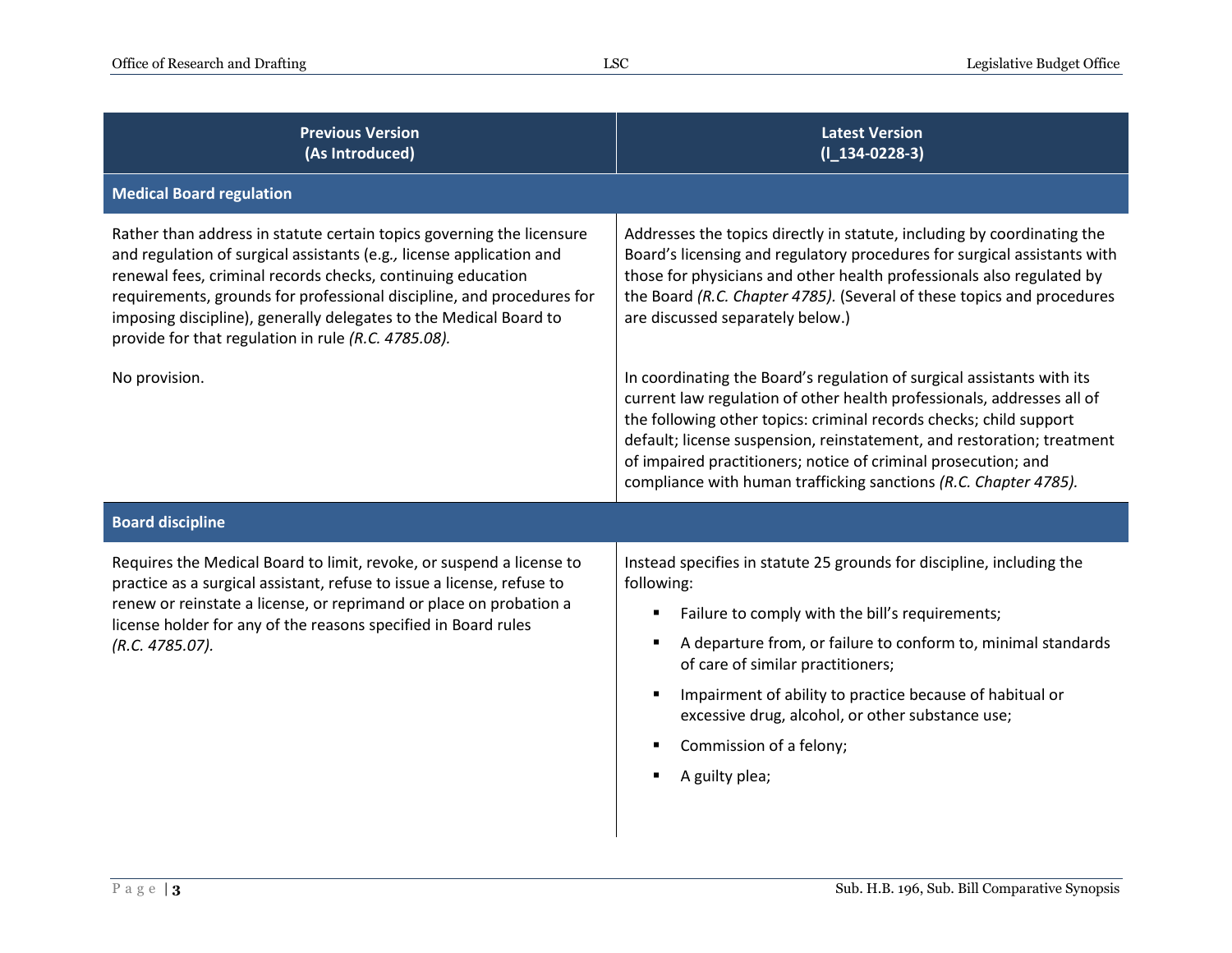| <b>Previous Version</b><br>(As Introduced) | <b>Latest Version</b><br>$(1_134-0228-3)$                                                                                                                                                                                                                                    |
|--------------------------------------------|------------------------------------------------------------------------------------------------------------------------------------------------------------------------------------------------------------------------------------------------------------------------------|
|                                            | Failure to maintain one's status as a credentialed surgical<br>٠<br>assistant or to notify the Board that the credential has not<br>been maintained;                                                                                                                         |
|                                            | Failure to comply with the profession's code of ethics<br>٠<br>(R.C. 4785.10).                                                                                                                                                                                               |
| No provision.                              | Requires an affirmative vote of six Board members before discipline<br>may be imposed (R.C. 4785.10).                                                                                                                                                                        |
| No provision.                              | Establishes standards and procedures for the Board to follow, including<br>the holding of hearings, when imposing professional discipline on a<br>surgical assistant (R.C. 4785.10).                                                                                         |
| No provision.                              | Authorizes the Board to impose a civil penalty in the event of a<br>violation and requires the Board to adopt guidelines regarding the<br>amounts of civil penalties to be imposed, with no civil penalty amount<br>to exceed \$20,000 (R.C. 4785.11).                       |
| <b>Board investigations</b>                |                                                                                                                                                                                                                                                                              |
| No provision.                              | Requires the Medical Board's Secretary, if he or she has knowledge or<br>notice of a violation of the law governing surgical assistants, to<br>investigate the matter and upon probable cause, file a complaint and<br>prosecute the offender (R.C. 4785.02).                |
| No provision.                              | In investigating possible violations, authorizes the Board to administer<br>oaths, order the taking of depositions, inspect and copy books,<br>records, or documents, issue subpoenas, and compel the attendance<br>of witnesses and production of documents (R.C. 4785.10). |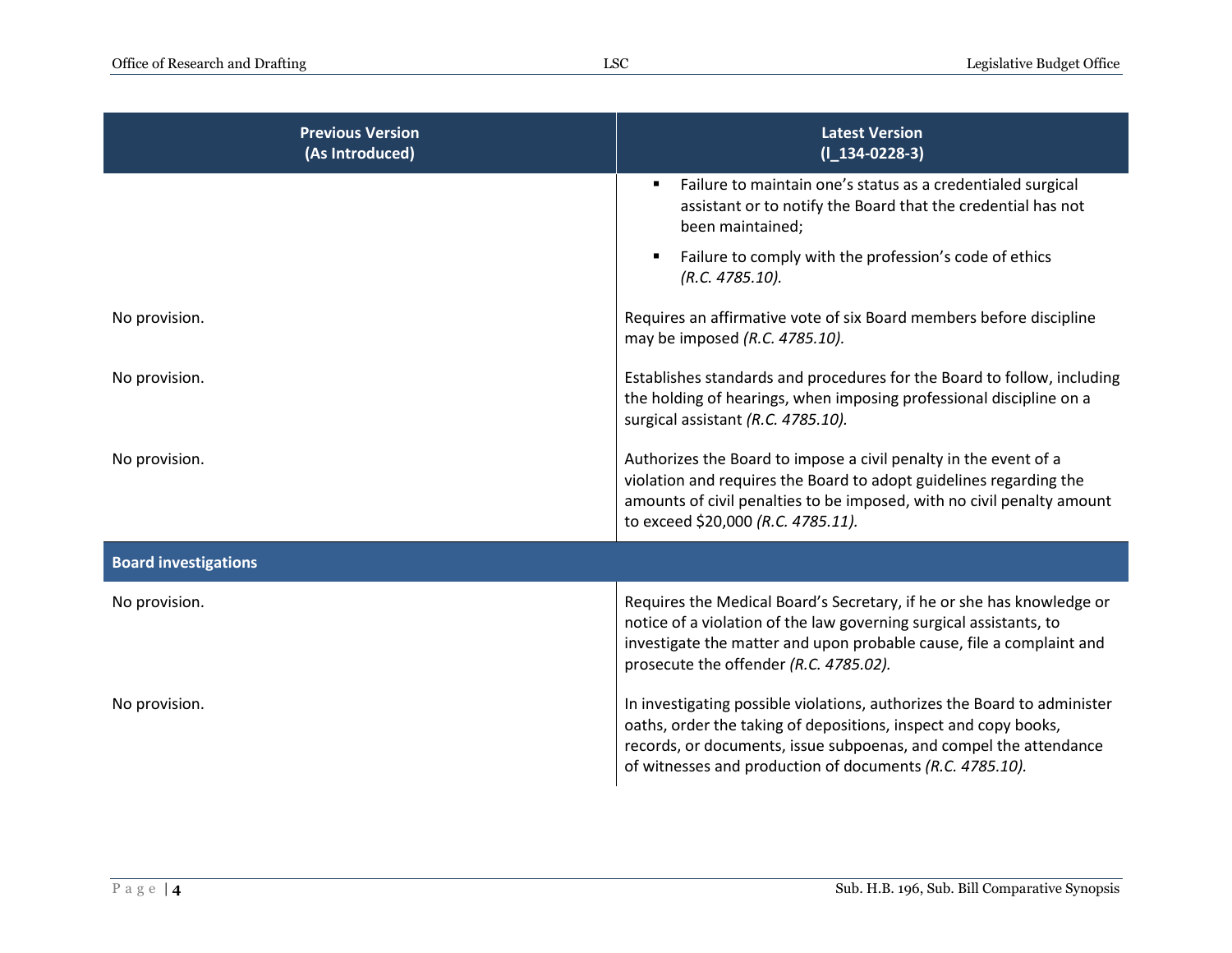| <b>Previous Version</b><br>(As Introduced)                                                                                                                                                      | <b>Latest Version</b><br>$(I_134-0228-3)$                                                                                                                                                                                                                                                         |
|-------------------------------------------------------------------------------------------------------------------------------------------------------------------------------------------------|---------------------------------------------------------------------------------------------------------------------------------------------------------------------------------------------------------------------------------------------------------------------------------------------------|
| <b>Reporting misconduct</b>                                                                                                                                                                     |                                                                                                                                                                                                                                                                                                   |
| No provision.                                                                                                                                                                                   | Adds surgical assistants to the existing Medical Board law governing<br>the reporting of practitioner misconduct (R.C. 4731.224).                                                                                                                                                                 |
| No provision.                                                                                                                                                                                   | Requires a surgical assistant who believes that another assistant may<br>be impaired due to drug, alcohol, or other substance use to report that<br>information to the Board, much as current law does for the other<br>practitioners regulated by the Board (R.C. 4785.13).                      |
| <b>Licensure fees</b>                                                                                                                                                                           |                                                                                                                                                                                                                                                                                                   |
| Requires the Medical Board to establish initial license and renewal fees<br>in rule (R.C. 4785.08).                                                                                             | Instead specifies in statute the following fees:<br>\$200 for an initial license to practice;<br>\$200 for a license renewal;<br>\$35 for a duplicate license;<br>\$50 for license verification;<br>\$225 for license reinstatement;<br>\$250 for license restoration (R.C. 4785.14 and 4785.15). |
| <b>Continuing education</b>                                                                                                                                                                     |                                                                                                                                                                                                                                                                                                   |
| Requires the Medical Board to specify in rule the number of credits,<br>hours, or units of continuing education that must be completed to<br>renew a surgical assistant license (R.C. 4785.08). | Instead requires a license holder, as a condition of renewal, to certify<br>to the Board that the holder has completed 38 hours of continuing<br>education over the two-year licensure period (R.C. 4785.07).                                                                                     |